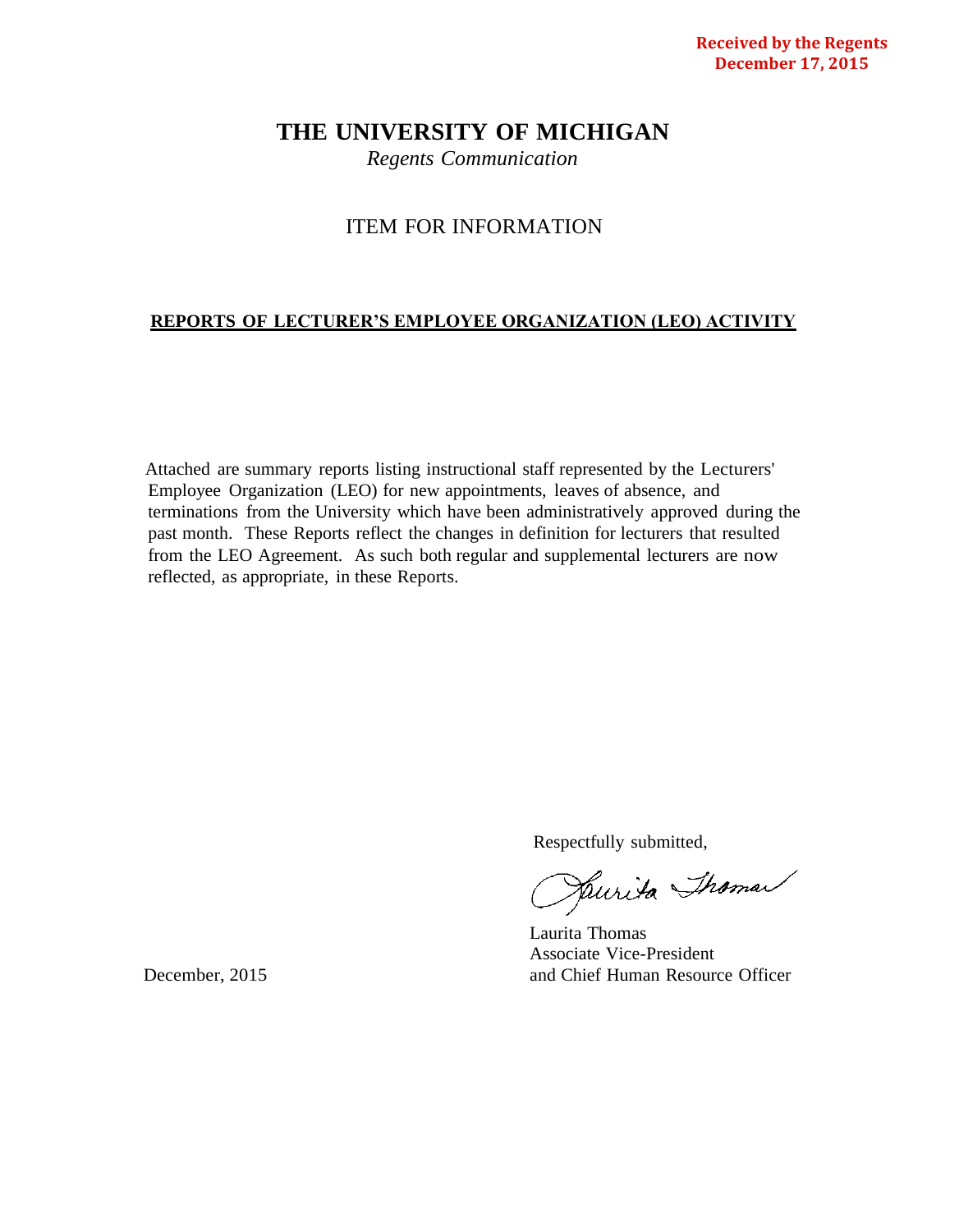# ADMINISTRATIVELY APPROVED NEW APPOINTMENTS OF INSTRUCTIONAL STAFF REPRESENTED BY THE LECTURERS' EMPLOYEE ORGANIZATION (LEO) December, 2015

### THE UNIVERSITY OF MICHIGAN – ANN ARBOR

### COLLEGE OF LITERATURE, SCIENCE, AND THE ARTS

### **Humanities**

Pahl, Frank E., M.F.A., Lecturer I in Humanities, effective November 1, 2015 to December 31, 2015, from the College for Creative Studies, Detroit, Michigan

#### Near Eastern Studies

Shahal, Talya, M.D., Lecturer I in Near Eastern Studies, effective November 4, 2015 to November 30, 2015, from the University of Michigan, Ann Arbor, Michigan

### Program in International and Comparative Studies

Sula, Klementina X., M.P.P., Lecturer I in Program in International and Comparative Studies, effective October 26, 2015 to December 20, 2015, from the Henry Ford Health System, West Bloomfield, Michigan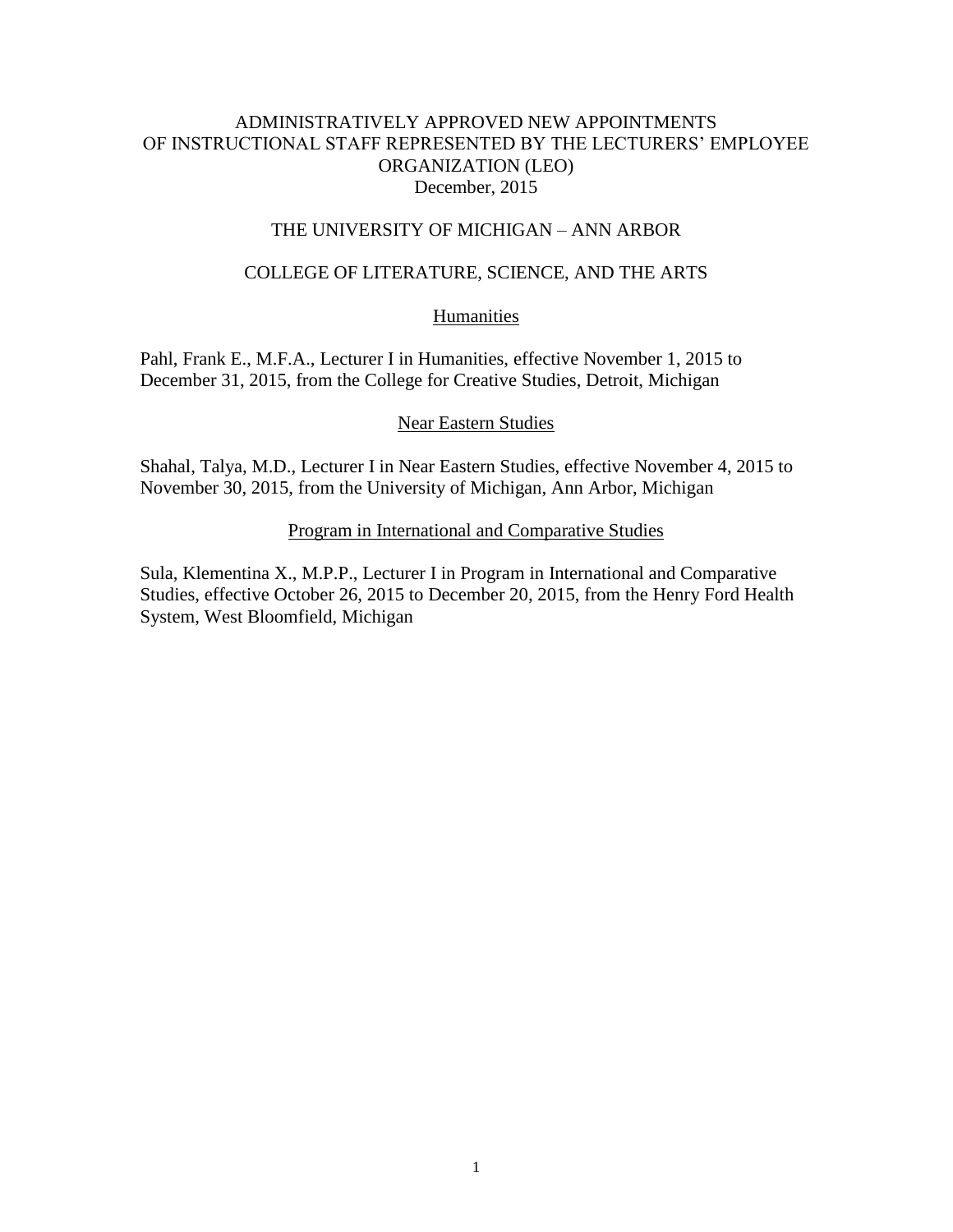# ADMINISTRATIVELY APPROVED LEAVES OF ABSENCE OF INSTRUCTIONAL STAFF REPRESENTED BY THE LECTURERS' EMPLOYEE ORGANIZATION (LEO) December, 2015

#### THE UNIVERSITY OF MICHIGAN-ANN ARBOR

### COLLEGE OF LITERATURE, SCIENCE, AND THE ARTS

#### Political Science

Roth, Aaron H., B.A., Lecturer II in Political Science, on personal leave, effective September 1, 2015 to December 31, 2015.

#### Sweetland Writing Center

Hutton, Elizabeth B., M.F.A., Lecturer II in English, Sweetland Writing Center and Lecturer II in English Language and Literature, on scholarly activity leave, effective September 1, 2015 to May 31, 2016.

# SCHOOL OF MUSIC, THEATRE & DANCE

West, Amy, B.F.A., Lecturer II in Dance, on personal leave, effective January 1, 2016 to April 30, 2016.

# ADMINISTRATIVELY APPROVED LEAVES OF ABSENCE OF INSTRUCTIONAL STAFF REPRESENTED BY THE LECTURERS' EMPLOYEE ORGANIZATION (LEO) December, 2015

#### THE UNIVERSITY OF MICHIGAN-DEARBORN

#### COLLEGE OF EDUCATION, HEALTH AND HUMAN SERVICES

#### Education

Worden, Charles H., M.A., Lecturer II in Education, on personal leave, effective January 1, 2016 to April 30, 2016.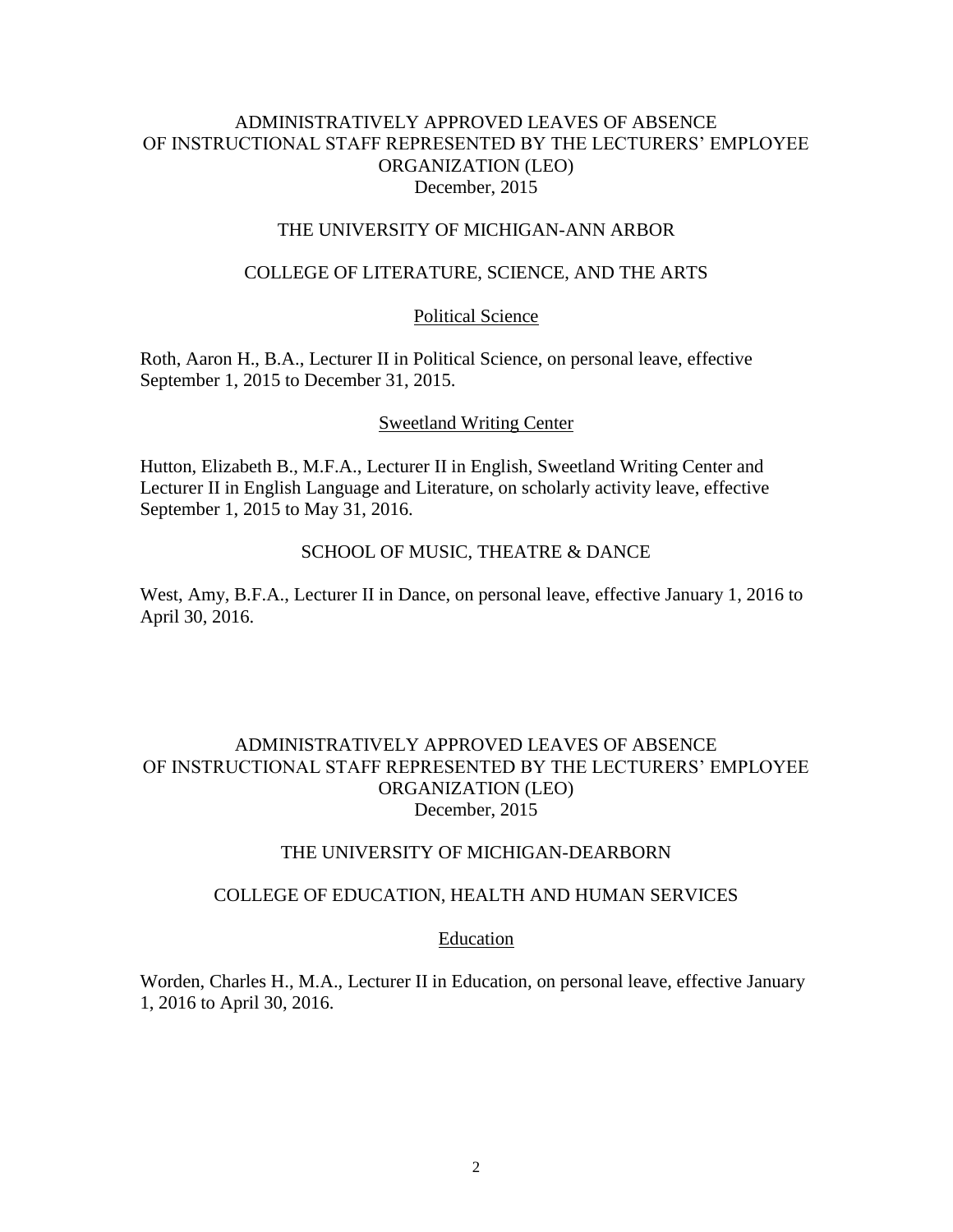# TERMINATIONS OF INSTRUCTIONAL STAFF REPRESENTED BY THE LECTURERS' EMPLOYEE ORGANIZATION (LEO) December, 2015

# THE UNIVERISTY OF MICHIGAN-ANN ARBOR

### A ALFRED TAUBMAN COLLEGE OF ARCHITECTURE AND URBAN PLANNING

Harmon, Jennifer L., M.ARCH., Lecturer II in Architecture and Urban Planning, resigned after 6 years of service for personal reasons, effective December 31, 2015

Lotfi-Jam, Farzin, M.A., Lecturer I in Architecture and Urban Planning, resigned after 1 year of service to accept another position elsewhere, effective December 31, 2014

McTavish, Daniel, M.ARCH., Lecturer I in Architecture and Urban Planning, resigned after 2 years of service to accept another position elsewhere, effective December 31, 2014

Thenhaus, Clark M., M.ARCH., Lecturer I in Architecture and Urban Planning, resigned after 2 years of service to accept another position elsewhere, effective April 30, 2015

### PENNY W STAMPS SCHOOL OF ART AND DESIGN

Fay, Brendan A., PH.D., Lecturer I in Stamps School of Art and Design, resigned after 4 years of service to accept another position at the Eastern Michigan University, Ypsilanti, Michigan, effective April 30, 2015

#### SCHOOL OF NURSING

Steven, Mary, M.S., Lecturer I in Nursing, appointment completed after 4 months of service, effective December 31, 2015

# GERALD R FORD SCHOOL OF PUBLIC POLICY

Miranda, Rowan A., PH.D., Lecturer I in Public Policy, appointment completed after 5 years of service, effective April 30, 2014

# SCHOOL OF SOCIAL WORK

Cabin, William D., J.D., Lecturer I in Social Work, appointment completed after 3 years of service, effective August 31, 2015

Miller, Robert J., M.S.W. Lecturer II in Social Work, appointment completed after 8 months of service, effective April 30, 2015